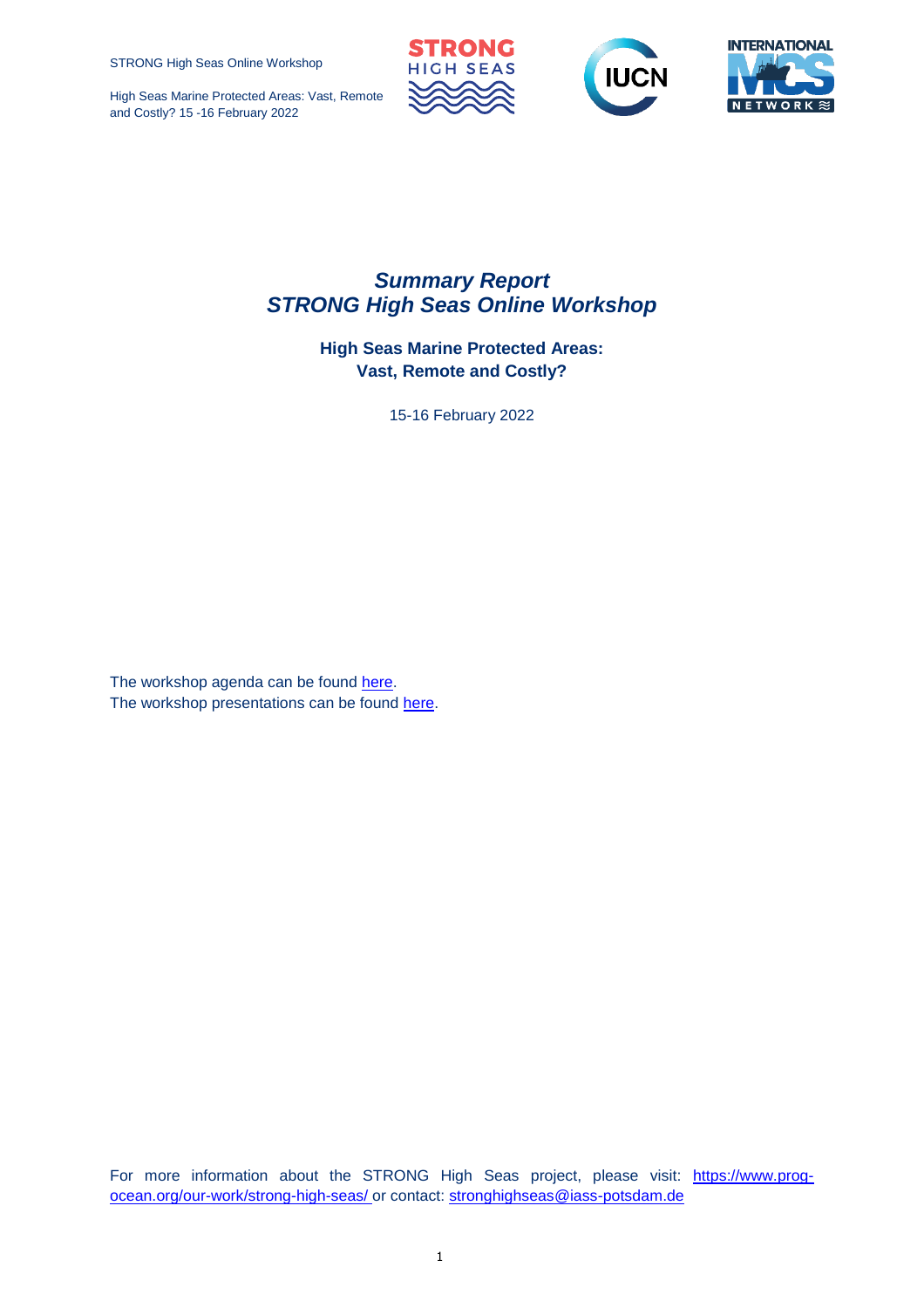-

High Seas Marine Protected Areas: Vast, Remote and Costly? 15 -16 February 2022







On 15 and 16 February 2022, IDDRI, in the context of the STRONG High Seas project and in cooperation with the International Monitoring, Control and Surveillance (IMCS) Network and the International Union for Conservation of Nature (IUCN), organised an online informal workshop under the Chatham House rule entitled "*High Seas Marine Protected Areas: Vast Remote and Costly?*".

The negotiations for an international legally binding instrument on the conservation and sustainable use of marine biodiversity in areas beyond national jurisdiction (ABNJ) – more commonly referred to as the "high seas" or BBNJ negotiations – was initiated by the United Nations General Assembly in December 2017. Three negotiating sessions, held at the UN headquarters in New York, took place between September 2018 and August 2019 and the fourth, originally scheduled for March 2020 but postponed because of the pandemic, took place in March 2022.

The future instrument will create a global process by which marine protected areas (MPAs) in ABNJ can be established and managed, among other things. One of the key lessons learnt from MPAs created under States' national jurisdiction is the critical need for effective monitoring, control and surveillance (MCS) of maritime activities, which is still missing in many marine regions.<sup>1</sup>

It is therefore crucial to anticipate the implementation challenges of MPAs in ABNJ and evaluate global MCS capacities to avoid the creation of "paper parks" and ensure compliance by ocean users with agreed upon conservation and management measures.

This workshop gathered more than 50 participants involved in BBNJ, MPA and MCS processes, including State representatives, MPA practitioners, scientists and representatives of international organisations and civil society. It offered participants the opportunity to explore the diversity of MCS tools and assess the feasibility of their implementation in ABNJ to ensure the effective management of future MPAs. Participants discussed lessons learned from the management of existing large-scale MPAs and exchanged on opportunities to make the draft BBNJ treaty fit for MCS purposes.

The key messages from the workshop can be summarised as follows:

## 1) Emerging technologies do not replace the human factor of **MCS**

In recent years, traditional MCS tools such as patrol vessels have been complemented by different types of emerging technologies such as satellite sensors, remote sensing, drones and synthetic aperture radars to detect or monitor vessel movements and activities. Detection capability requires response capability to ensure illegal human activities do not go unpunished. This is why traditional tools such as patrol vessels and aircrafts remain relevant as well as ensuring there is sufficient capacity for port authorities to bring non-compliant operators to justice. As high seas MPAs will likely cover remote and isolated areas, States need to come up with a robust MCS solution that uses a range of MCS tools, data and human resources.

MCS tools that are already used by enforcement officials for existing MPAs provide relevant "real world" examples that can be used for the first generation of high seas MPAs. Enforcement officers often use a risk assessment through which they assess what kinds of risks or threats (e.g. illegal fishing or pollution) the MPA is facing. Not every MCS tool can be applied to every risk, so they use this assessment to identify the most appropriate tools based on the specific risk or threat. Moreover, there are many tools available to collect data, but they are only as good as the information that goes into them as well as what is done with the findings. That is why the human capacity to analyse data and to take better informed policy decisions based on the analysed data remains important.

The control of fishing activities in MPAs can be classified into: 1) output controls that limit what can be removed (in no take MPAs: no fishing; if fishing is allowed, there are quotas/TACs or landings, catches and discards are monitored) and 2) input controls that limit input, fishing efforts and capacity (the number

 $1$  Cremers, K., Wright, G., Rochette, J., "Strengthening Monitoring, Control and Surveillance in Areas Beyond National Jurisdiction", STRONG High Seas Project, 2020.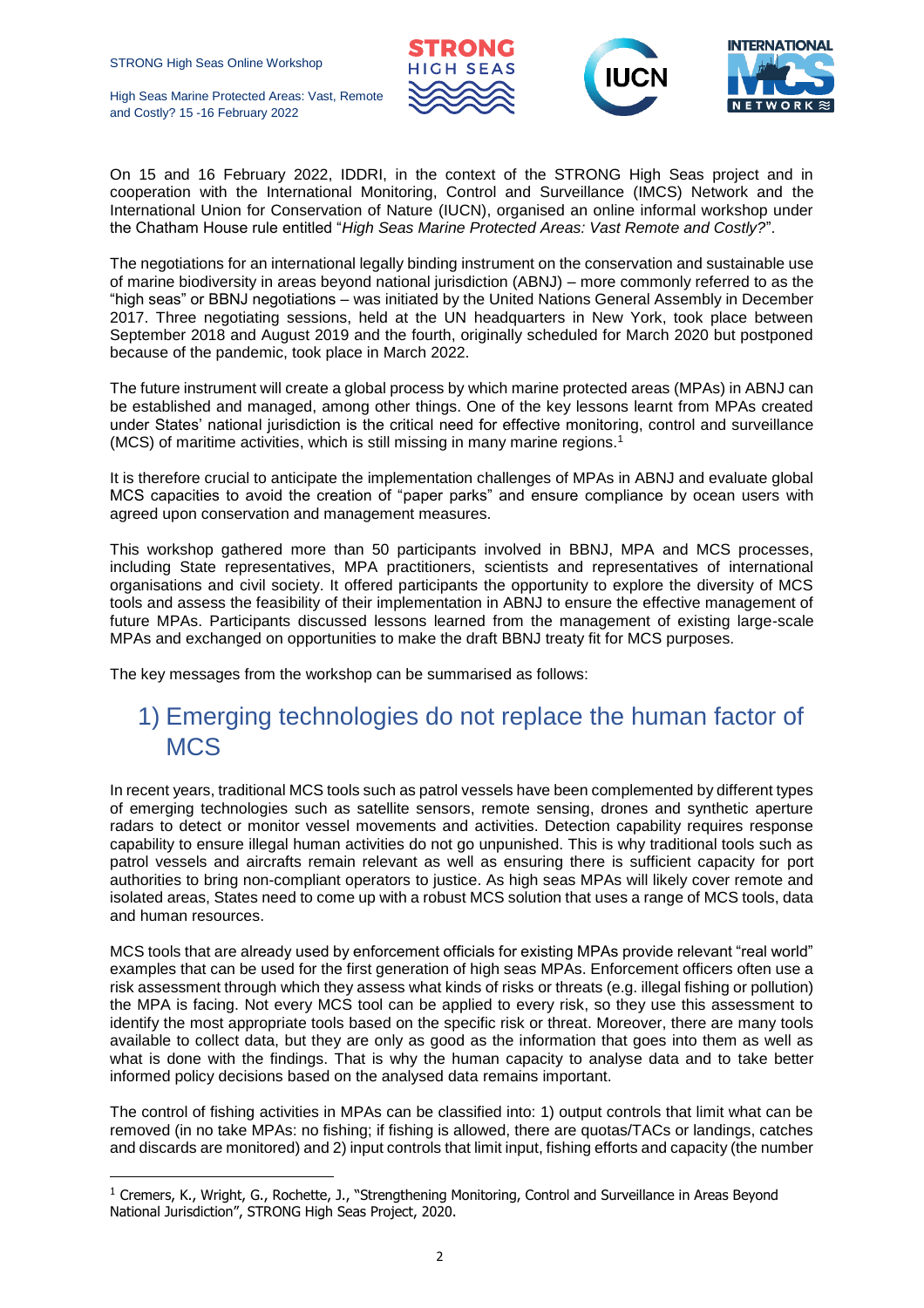





and/or size of vessels). Both types of control activities are often meant to protect vulnerable stocks and their habitats in addition to spatial and temporal controls, e.g. who can go where to catch what when.

# 2) Funding is a key factor for successful MCS in MPAs

There is currently a significant financial gap for research into and management of the marine environment with Sustainable Development Goal (SDG) 14 on life below water often mentioned as one of the least financed SDGs.<sup>2</sup> The BBNJ treaty will create additional obligations for States in terms of ocean management. States signing up to the treaty are responsible for ensuring management organisations have adequate resources to meet the objectives of the treaty. There are three potential entry points to deliver adequate funding:

**Data infrastructure** – satellites can play a significant role in marine protection, especially on the high seas. How can we get to an ocean data infrastructure and what are the components? Many States want more funding to invest in patrol vessels and aircraft, but States might also want to look into strengthening port State measures to ensure there is an infrastructure in place to share information between ports and flag States.

**Capacity development** – high seas protection will only work if all countries are engaged. This means looking at financing from a State point of view while linking capacity and finance discussions. The BBNJ text could, for example, anchor financing efforts in the text by including a management and financing strategy as part of ABMT proposals.

**Ocean finance architecture** – BBNJ negotiators should think about the ocean finance architecture that they would like to use before finalising the treaty. This could include multilateral development banks, public-private partnership approaches or a finance committee under the BBNJ CoP.

The United Nations Framework Convention on Climate Change (UNFCCC) negotiations provide some important lessons learned for the BBNJ context as financing was only considered in the later stages of the negotiations and then it took 15 years of CoPs before a technology and finance mechanism as well as the Green Climate Fund were created. It might be useful to assess how well these climate change funding structure function and deliver on their objectives. BBNJ negotiators might wish to already identify additional financial mechanisms to ensure that States will have sufficient resources to be able to meet the objectives of the treaty.

The Global Environment Facility (GEF) could play, for example, a role in financing the future implementation of the BBNJ treaty. It is currently already investing into projects on the high seas. However, GEF alone is not sufficient to scale up finances for BBNJ implementation. This means that many initiatives look at ways to mobilise private funds, such as a special climate or adaptation fund. This is also how the Seychelles Blue Bond was created, which brought together the World Bank, American NGO The Nature Conservancy and the private sector.

It is unclear whether existing bodies, such as regional fisheries management organisations (RFMOs). have sufficient capacity to contribute to MCS activities on the high seas. Also, other existing bodies such as the International Seabed authority (ISA) and the International Maritime Organisation (IMO) could possibly contribute to MCS activities in ABNJ and one should determine with which capacities and under which framework. That is why a capacity needs assessment is necessary to find out what kind of financing capacity existing organisations and bodies active in the high seas have and how they could finance additional responsibilities that might follow from the BBNJ treaty. Creating a joint finance plan could also be a way to take a more coherent approach within BBNJ together with existing bodies.

There is not much research available on the costs of MCS activities in MPAs, especially on the high seas. That is why it is challenging to estimate the costs of managing a MPA per hectare. In coastal areas, staff costs represent the majority of the costs, but this may not be the same for high seas MPAs. In any case, for high seas MPAs, there needs to be an MCS/enforcement framework in place once the high seas MPA has been created with adequate funding.

-

<sup>&</sup>lt;sup>2</sup> https://sdq.iisd.org/news/oecd-launches-tool-to-analyze-sdq-finance/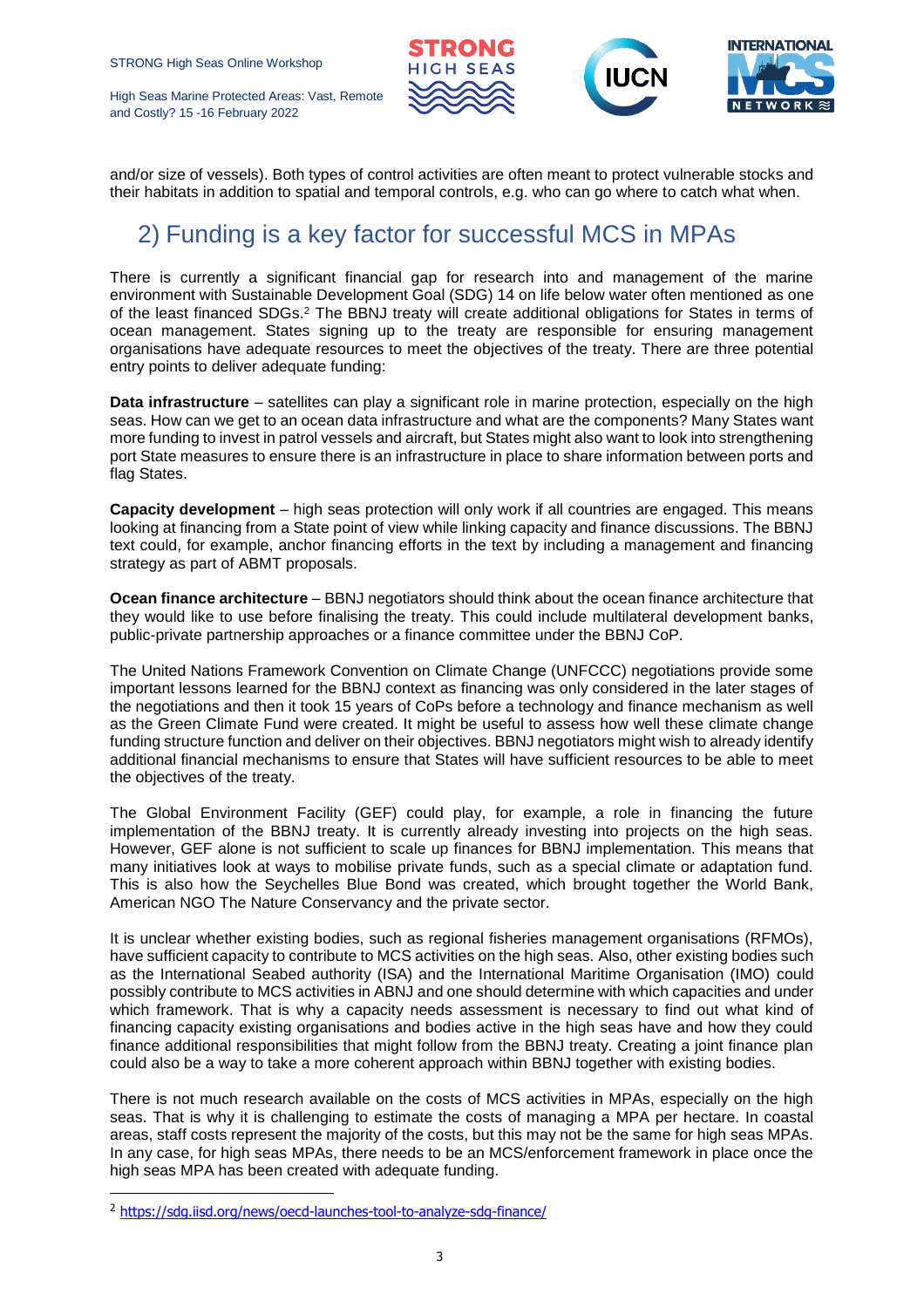-

High Seas Marine Protected Areas: Vast, Remote and Costly? 15 -16 February 2022







The overall benefits of MPAs depend on the income of formerly active fisheries, the level of compliance and the economic priorities of managing States. The example of Kiribati rolling back their Phoenix Islands Protected Area (PIPA) from a no take zone to a managed area due to a perceived negative economic model of the no take zone illustrates this. It is important to assess what has happened. Is this a missed opportunity to maximise the potential benefits of the no take MPA, an issue with being able to assess the complete economic situation of the park, or was the economic model for the park unrealistic and a managed area potentially best from a socio-economic perspective. Would a finance mechanism such as Seychelles Blue Bond potentially have helped to justify PIPA?

Besides funding coming from States parties to the agreement, there might be ways to involve ocean users and international donors in the funding of MCS activities. States can also look into marine compensation schemes, which are *ad hoc* projects that provide a one-off payment for MPA management.

# 3) A political momentum to conserve and sustainably use BBNJ

The BBNJ negotiations provide a once-in-a-generation opportunity to set up a framework to conserve and sustainably use marine biodiversity in ABNJ. The treaty currently does not holistically consider MCS. However, there is still time to change the text as many provisions remain in brackets. As developed and proposed in IDDRI's research on MCS in ABNJ, the treaty can strengthen MCS by: 1) reinforcing MCS obligations and principles, 2) requiring an MCS strategy be developed as a component of ABMT/MPA proposals and 3) developing a strong role for the clearing-house mechanism.<sup>3</sup>

The clearing-house mechanism will serve as a centralised information repository or an open-access platform that could enable States Parties to access and publicise information on capacity-building and technology transfer opportunities, as well as facilitate enhanced transparency and international cooperation and collaboration. In relation to MCS, this mechanism could, for example: encourage States Parties to share best practices; increase capacity for the design and implementation of MCS technologies and policies; and highlight opportunities to collaboratively monitor activities at sea.

Besides the BBNJ negotiations, there are also discussions going on at the CBD to set a "30x30" target, which aims to protect 30% (by surface area) of terrestrial ecosystems and 30% of marine ecosystems worldwide by 2030.<sup>4</sup> Further details that negotiators still have to agree on regarding this target as well as efforts to implement it in the future keep the momentum going to create the first generation of high seas MPAs. That is why it is crucial that States and other stakeholders already start thinking about what kind of management plan and MCS capacity will be necessary to make these MPAs effective.

MPAs are now often seen as potential management tools to protect biodiversity, but with the merging of biodiversity and climate change agendas,<sup>5</sup> they are more and more perceived as a management measure to mitigate climate change impacts.

# 4) Learning lessons from existing large-scale MPAs

<sup>&</sup>lt;sup>3</sup> Cremers, Klaudija; Wright, Glen; and Rochette, Julien. "Strengthening monitoring, control and surveillance of human activities in marine areas beyond national jurisdiction: Challenges and opportunities for an international legally binding instrument," Marine Policy 122 (2020);

[https://www.iddri.org/sites/default/files/PDF/Publications/Catalogue%20Iddri/Autre%20Publication/Briefing%20f](https://www.iddri.org/sites/default/files/PDF/Publications/Catalogue%20Iddri/Autre%20Publication/Briefing%20for%20negotiators%20on%20Strengthening%20MCS%20through%20the%20BBNJ%20treaty.pdf) [or%20negotiators%20on%20Strengthening%20MCS%20through%20the%20BBNJ%20treaty.pdf](https://www.iddri.org/sites/default/files/PDF/Publications/Catalogue%20Iddri/Autre%20Publication/Briefing%20for%20negotiators%20on%20Strengthening%20MCS%20through%20the%20BBNJ%20treaty.pdf)

<sup>4</sup> [https://www.iddri.org/en/publications-and-events/blog-post/last-stop-kunming-cop15-what-are-priorities](https://www.iddri.org/en/publications-and-events/blog-post/last-stop-kunming-cop15-what-are-priorities-genevas-biodiversity)[genevas-biodiversity](https://www.iddri.org/en/publications-and-events/blog-post/last-stop-kunming-cop15-what-are-priorities-genevas-biodiversity)

<sup>5</sup> [https://www.iddri.org/sites/default/files/PDF/Publications/Catalogue%20Iddri/Etude/202104-ST0521\\_EN.pdf.pdf](https://www.iddri.org/sites/default/files/PDF/Publications/Catalogue%20Iddri/Etude/202104-ST0521_EN.pdf.pdf)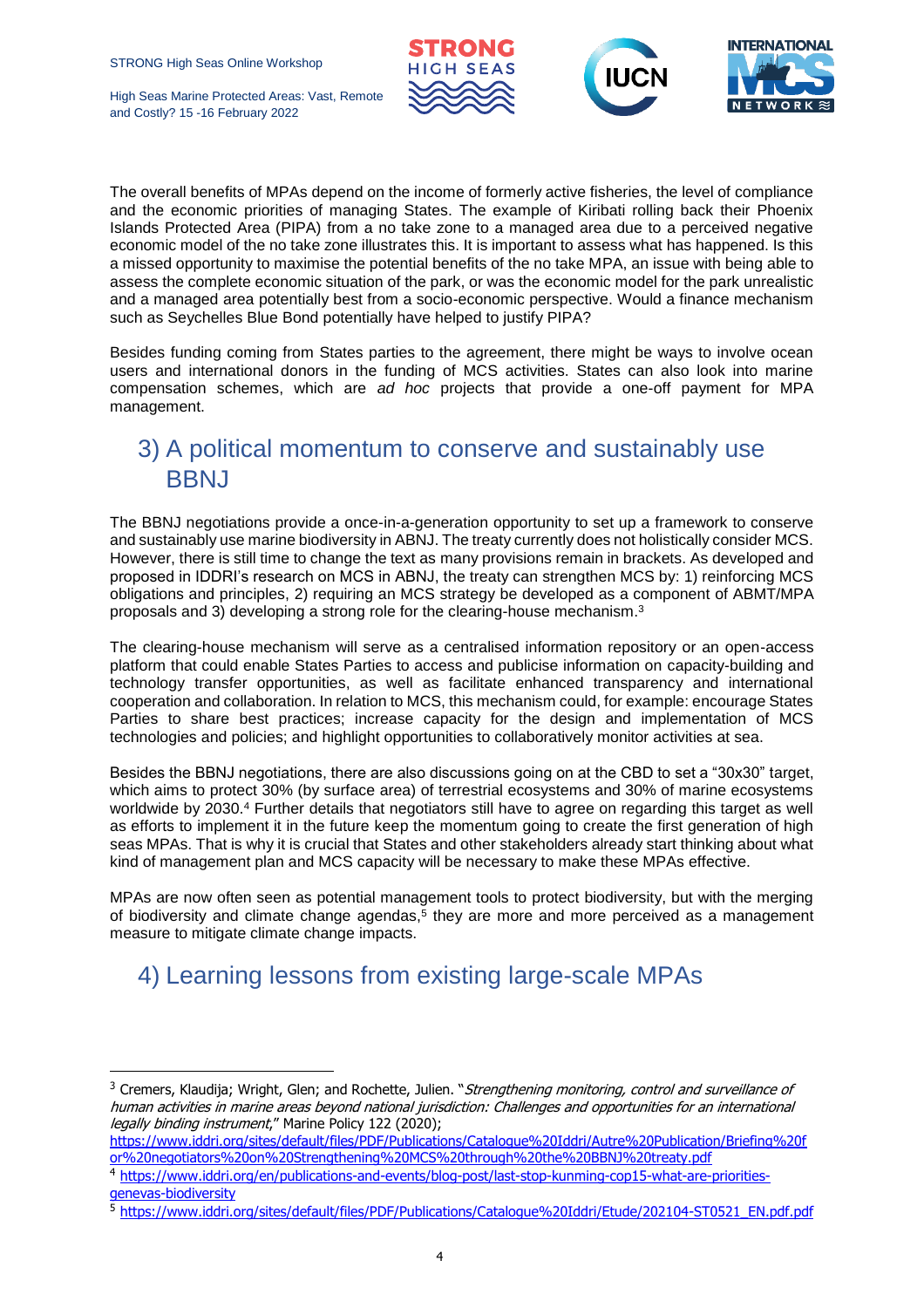High Seas Marine Protected Areas: Vast, Remote and Costly? 15 -16 February 2022







Existing large-scale MPAs provide important lessons that decision-makers should keep in mind to prevent reinventing the wheel once declaring next generation high seas MPAs. There are five essential and mutually supportive steps for an effective MCS system for MPAs:

- 1. Establishment of an entity with clear responsibility and leadership to manage the MPA;
- 2. Adoption of a robust and supportive legal structure and framework that is future looking;
- 3. Creation of detection capability through a robust suite of MCS "tools";
- 4. Development of an enforcement response capacity through a variety of mechanisms; and
- 5. Establishment of effective adjudication procedures for cases of non-compliance.

Lessons learnt from the Great Barrier Reef Marine Park illustrate that decision-makers should set realistic expectations and goals to ensure management plans are realistic in terms of capacity and funding. MCS considerations should be embedded in discussions from the very beginning. This will ensure the highest probability that rules will be enforced and MPAs will meet objectives. An MCS strategy for an MPA should look into what the biggest capacity needs are which should be informed by the outcomes of a risk assessment specific to the MPA and provide training to enforcement officers accordingly to anticipate implementation challenges and avoid paper parks by directing and prioritizing resources in response to the most significant risks identified. At the same time, the strategy should be flexible enough in case risks or management priorities change over time. It is also important to monitor and assess the effectiveness of MPAs by using a regular, transparent and simple format to measure whether the MPA management measures meet the objectives set.

In addition, enforcement officers should not forget about the areas outside the MPA when managing the ocean. In certain cases, such as in the Galapagos Marine Reserve, fishing effort displaced to the area outside the boundaries of the MPA.<sup>6</sup> The potential risks of this "border" or "spillover" effect of displaced fishing effort and potential consequences for the wider ecosystem needs to be assessed in MPA management plans.

RFMOs can play a key role in establishing the MCS framework for an MPA and ensuring high levels of compliance can be achieved. In the British Indian Ocean Territory MPA (no take zone; national MPA), the Indian Ocean Tuna Commission (IOTC) places pressure on flag States to take action on IUU fishing and IOTC is developing a centralised VMS system. A centralised or single centrally administered VMS system is beneficial, because it requires, facilitates or encourages a degree of routine data sharing amongst members and cooperating non-contracting parties of RFMOs which can in turn lead to more transparency, timeliness and consistency of data, better coverage of fleet monitoring, usefulness for science. 7

The Ross Sea region MPA (zoned use with some commercial fishing permitted; high seas MPA) is managed by the Convention on the Conservation of Antarctic Marine Living Resources (CCAMLR) and includes 100% observer coverage (with at least 2 observers on board), hourly reporting by vessels using a centralised VMS system and a catch documentation scheme. Vessels in apparent breach of CCAMLR conservation measures are reported to their flag State for further investigation and potential enforcement action.

In the Northeast Atlantic, NEAFC requires all vessels to carry VMS and record catches daily both in the high seas as well as in EEZs. States Parties also conduct joint inspection patrols. NEAFC also established an electronic exchange system in order to more effectively share information with and between flag States authorities.

Lastly, MPAs will be more effective if States create a culture of compliance and sustainability as part of their fisheries management strategy. In this respect, the buy-in of and consultation with ocean users is key.

<sup>&</sup>lt;sup>6</sup> Relano, Veronica; Palomares, Maria Lourdes Deng; and Pauly, Daniel, "Comparing the Performance of Four Very Large Marine Protected Areas with Different Levels of Protection," Sustainability, 13, 9572 (2021).

<sup>7</sup> <https://www.iotc.org/documents/report-vessel-monitoring-system-study-options-paper-strengthening-vms-iotc>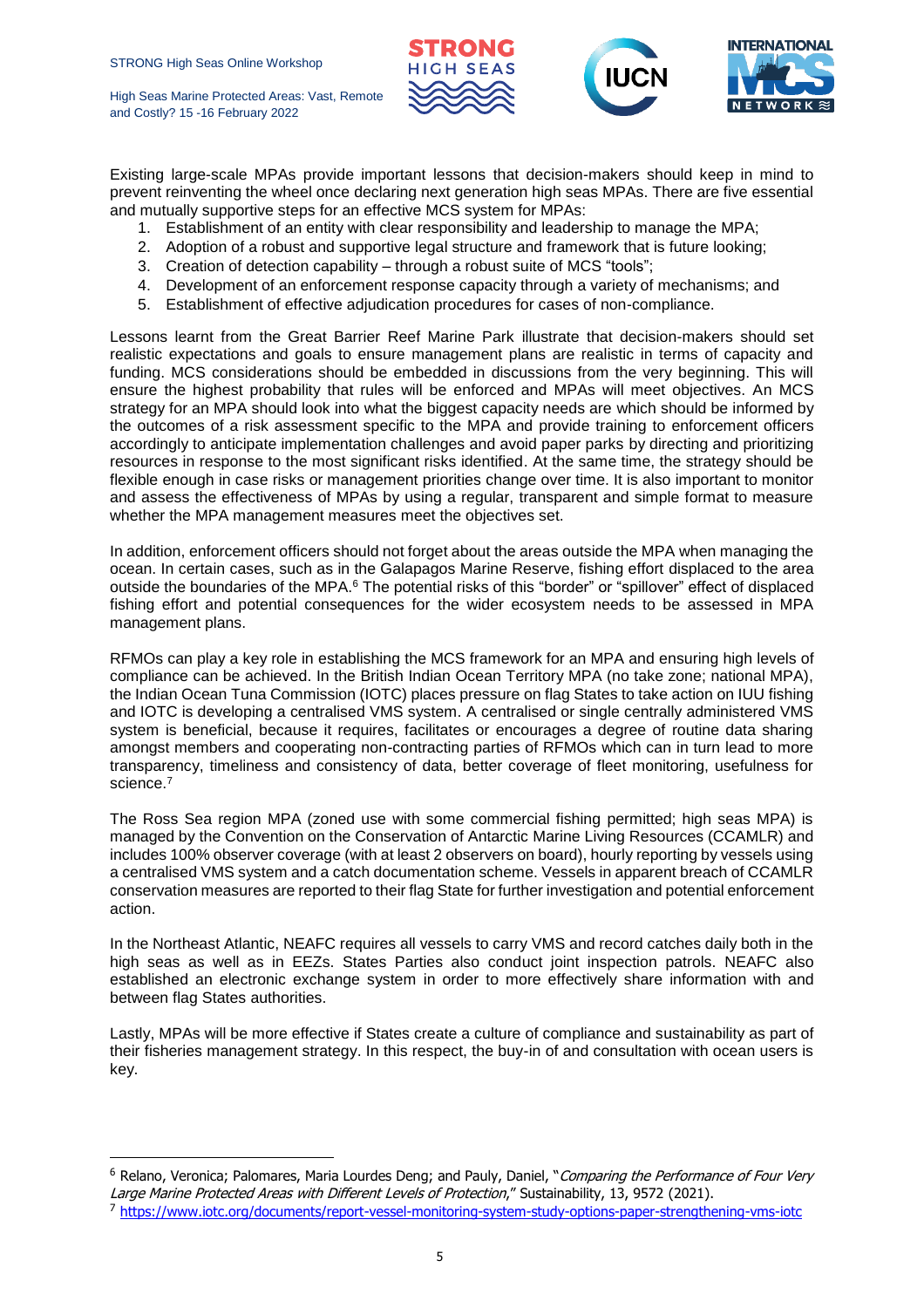



# 5) Cooperation and coordination with existing management bodies

There is a great likelihood that areas considered for high seas MPAs are already covered by a management framework of a RFMO, and as such, there may be existing tools that have already been established to cover MCS in that region. We are not starting from square one. The challenge of future high seas MPAs will be to ensure that there is sufficient cooperation and coordination between the BBNJ instrument and existing frameworks and bodies with a mandate to create high seas MPAs. The BBNJ treaty will have to strengthen and not undermine these existing bodies or frameworks.

Transparency, cooperation, and information sharing are essential for an MCS system to be effective. However, it is important to keep in mind that data on vessel activities belongs to States and not to RFMOs. RFMOs need to be equipped with adequate resources to facilitate transparency and reporting.

The clearing-house mechanism could also be useful to share information on MCS. It is important to create a confidentiality agreement to clarify what kind of information can be shared. This can take the form of a Memorandum of Understanding (MoU) between organisations that indicate who can do what kind of activity where.

Although the MCS of MPAs is often looked at from a fisheries perspective, decision-makers will have to also consider other human activities taking place in the high seas that should be addressed in management plans such as shipping, research, the collection of marine genetic resources and potentially deep-sea bed mining. This requires extensive engagement at a cross-sectoral level with other global, regional, and sectoral organisations. In addition, management plans should be periodically reviewed and updated to reflect changes in management priorities or the emergence of new risks or threats as well as be flexible enough to consider cumulative impacts resulting from climate change and pollution, for example.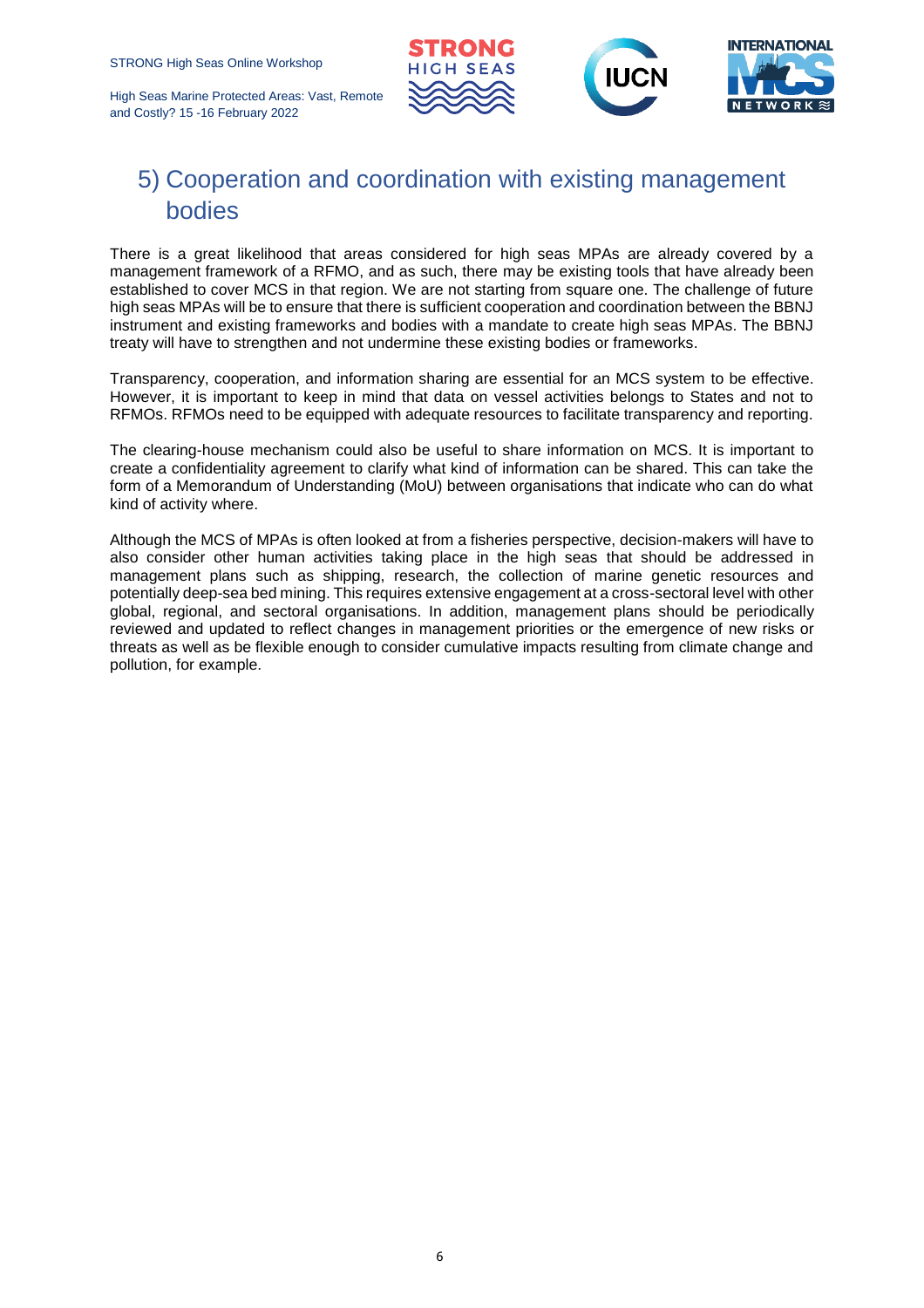





## **Annex 1: List of Participants**

| <b>Name</b>               | <b>Affiliation</b>                                              |
|---------------------------|-----------------------------------------------------------------|
| Fariz Ahmadov             | Canada                                                          |
| Professor Babajide Alo    | University of Lagos, Nigeria                                    |
| Hrannar Mar Asgeirsson    | <b>NEAFC</b>                                                    |
| Aurore Beyel              | <b>IDDRI</b>                                                    |
| <b>Thomas Binet</b>       | <b>BlueSeeds</b>                                                |
| John Bohorquez            | <b>Stony Brook University</b>                                   |
| <b>Ben Boteler</b>        | <b>IASS</b>                                                     |
| Johnny Briggs             | <b>PEW</b>                                                      |
| Birgir Hrafn Búason       | Iceland                                                         |
| Darius Campbell           | <b>NEAFC</b>                                                    |
| Clément Chazot            | <b>IUCN</b>                                                     |
| Joachim Claudet           | National Center for Scientific Research, France                 |
| James Moir Clark          | <b>MRAG</b>                                                     |
| <b>Waldemar Coutts</b>    | Chile                                                           |
| Klaudija Cremers          | <b>IDDRI</b>                                                    |
| Guillermo Ortuño Crespo   | <b>Stockholm Resilience Centre</b>                              |
| David Curnick             | Zoological Society of London                                    |
| <b>Christopher Cusack</b> | <b>EDF</b>                                                      |
| <b>Kurt Davis</b>         | Jamaica                                                         |
| Kjell Kristian Egge       | Norway                                                          |
| Minna Epps                | <b>IUCN</b>                                                     |
| Adriana Fabra             | Independent Consultant                                          |
| Joseph Ferdinando         | Allen Institute for Artificial Intelligence                     |
| David Freestone           | Sargasso Sea Commission                                         |
| <b>Tekau Frere</b>        | Office of the Pacific Ocean Commissioner                        |
| Monica Gamboa             | Asociacion Costa Rica por Siempre/Fundacion<br><b>PACIFICO</b>  |
| Carla Fonseca Grafino     | Portugal                                                        |
| Shannon Hampton           | <b>IOI-South Africa</b>                                         |
| Janos Hennicke            | Germany                                                         |
| Julio Herrera             | Independent Consultant                                          |
| Tia Hobson                | OceanMind                                                       |
| Marie Houdart             | DG Mare                                                         |
| Jean Kenfack              | Cameroon                                                        |
| Charlie Kilgour           | <b>Global Fishing Watch</b>                                     |
| <b>Fred Kingston</b>      | <b>NAFO</b>                                                     |
| Kristin von Kistowski     | <b>FAO</b>                                                      |
| Rafael Almeida Magris     | Chico Mendes Institute for Biodiversity<br>Conservation, Brazil |
| Anna Metaxas              | Department of Oceanography, Dalhousie<br>University             |
| Sophie Mirgaux            | Belgium                                                         |
| Meba T. Pagnibam          | Togo                                                            |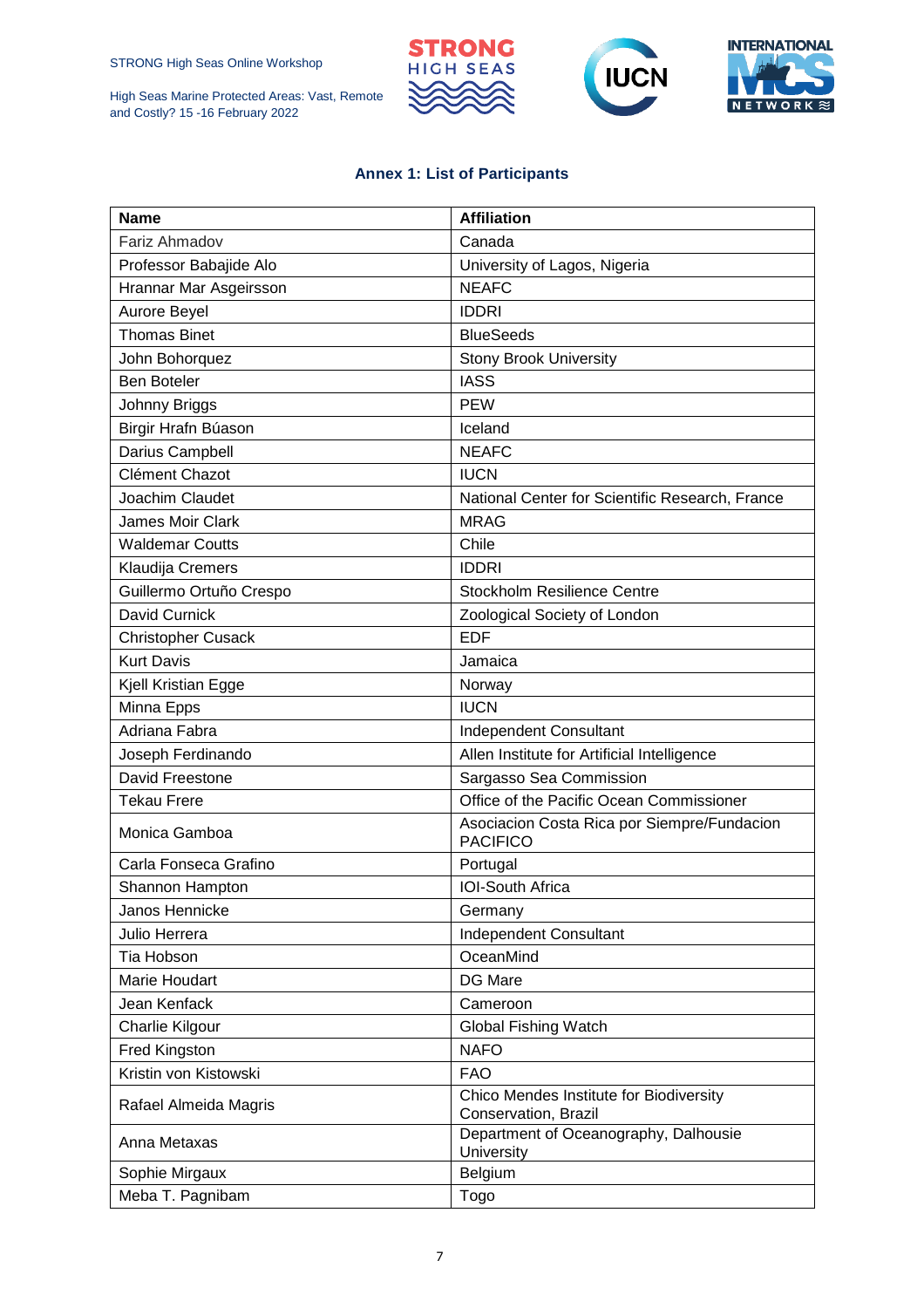





| Alexia Pognonec            | France                                     |
|----------------------------|--------------------------------------------|
| Madhu Rao                  | <b>IUCN</b>                                |
| Marc Richir                | DG Mare                                    |
| Julien Rochette            | <b>IDDRI</b>                               |
| Alex Rogers                | REV Ocean Norway                           |
| Gwilym Rowlands            | Oxford Martin Sustainable Oceans Programme |
| Fae Sapsford               | Sargasso Sea Commission                    |
| Lucia Solano               | Colombia                                   |
| Aurélie Spadone            | <b>IUCN</b>                                |
| <b>Torsten Thiele</b>      | <b>IASS</b>                                |
| Viviana Tinoco Monge       | Costa Rica                                 |
| Sébastien Treyer           | <b>IDDRI</b>                               |
| Felipe Paredes Vargas      | <b>IUCN</b>                                |
| Lizette Voges              | <b>SEAFO</b>                               |
| Samantha Watts             | United Kingdom                             |
| Glen Wright                | <b>IDDRI</b>                               |
| Mark Young                 | <b>IMCS Network</b>                        |
| Luis Alonso Zapata Padilla | WWF Colombia                               |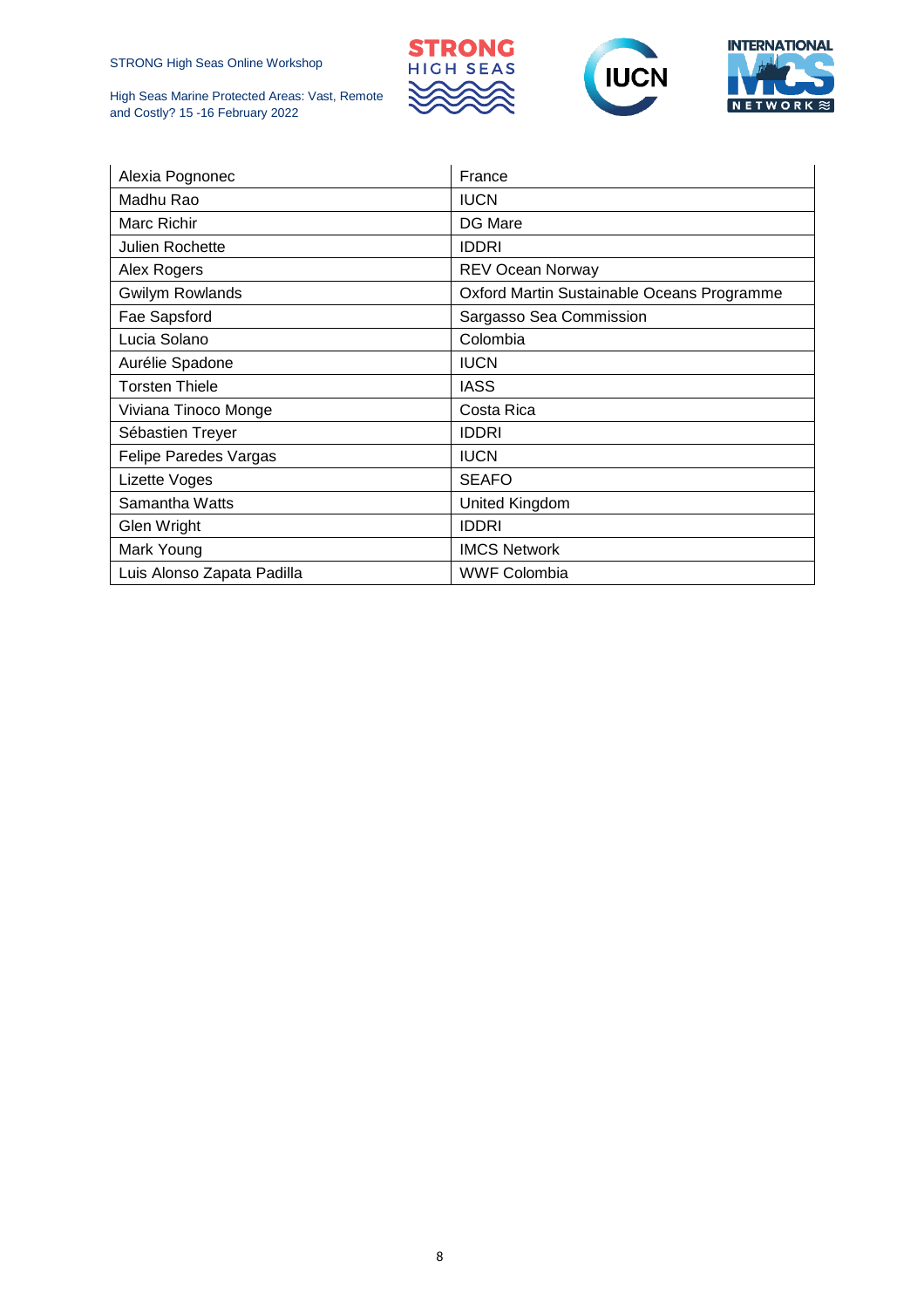High Seas Marine Protected Areas: Vast, Remote and Costly? 15 -16 February 2022







## **Annex 2: Workshop Agenda**

## **Day 1. Tuesday 15 February 2022, 15:00-18:00 (CET)**

| Online platform open for participants to login                                                                                                                                                                                                                                                        |
|-------------------------------------------------------------------------------------------------------------------------------------------------------------------------------------------------------------------------------------------------------------------------------------------------------|
|                                                                                                                                                                                                                                                                                                       |
| Welcome and introduction of household rules                                                                                                                                                                                                                                                           |
| Moderated by Klaudija Cremers, Research Fellow, IDDRI                                                                                                                                                                                                                                                 |
| Opening of the workshop by                                                                                                                                                                                                                                                                            |
| Dr Sébastien Treyer, Executive Director, IDDRI<br>Minna Epps, Director, Global Marine and Polar Programme,<br><b>IUCN</b><br>Mark Young, Executive Director, IMCS Network<br>$\bullet$                                                                                                                |
| <b>Session 1: The multiple faces of MCS</b>                                                                                                                                                                                                                                                           |
| Moderated by Mark Young, Executive Director, IMCS Network                                                                                                                                                                                                                                             |
| This session will look into what kind of MCS tools are at our disposition<br>today to conduct MCS activities in MPAs.                                                                                                                                                                                 |
| Keynote presentation by James Moir Clark, Director, MRAG,<br>on the MCS tools used in the British Indian Ocean Territory and<br>CCAMLR (10 min).<br><b>Discussant: Dr Darius Campbell, Secretary, NEAFC, on the</b><br>MCS tools used for fisheries closures in the NEAFC Regulatory<br>Area (7 min). |
| <b>Break</b>                                                                                                                                                                                                                                                                                          |
|                                                                                                                                                                                                                                                                                                       |
| Session 2: MCS in large-scale MPAs: how does it work?                                                                                                                                                                                                                                                 |
| Moderated by Dr Felipe Paredes Vargas, Vice Chair for Marine<br>WCPA, IUCN and Glen Wright, Senior Research Fellow, IDDRI                                                                                                                                                                             |
| This session will draw lessons from existing large-scale MPAs and<br>explore the challenges and opportunities in terms of MCS.                                                                                                                                                                        |
| Keynote pre-recorded presentation by Dr Jon Day, Adjunct<br>Senior Research Fellow, ARC Centre of Excellence for Coral<br>Reef Studies, James Cook University, on lessons learned from<br>existing large-scale MPAs (15 min).<br>Key conclusions and closing remarks                                  |
|                                                                                                                                                                                                                                                                                                       |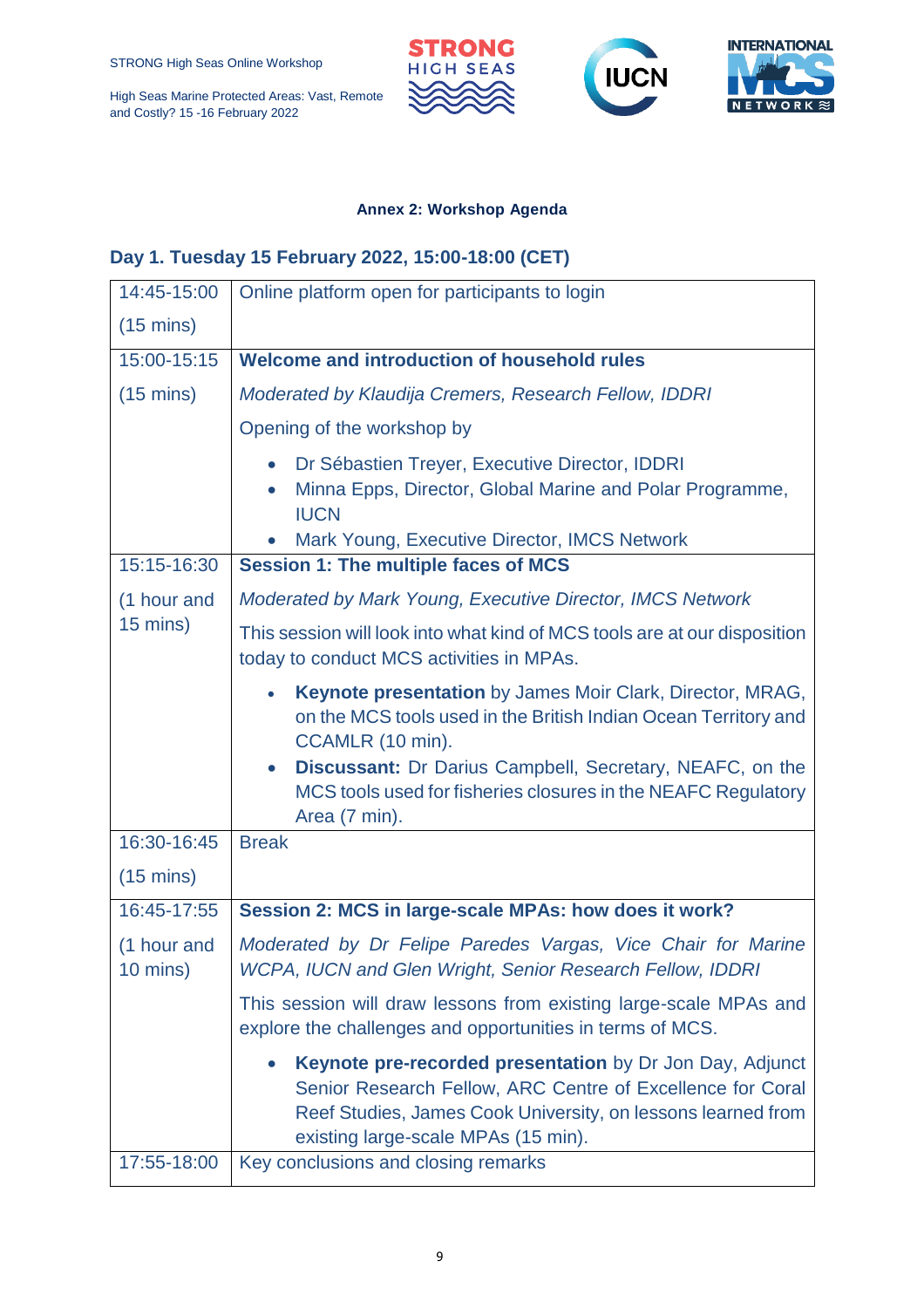

## **Day 2. Wednesday 16 February 2022, 15:00-17:45 (CET)**

| 14:45-15:00             | Online platform open for participants to login                                                                                                                                                 |
|-------------------------|------------------------------------------------------------------------------------------------------------------------------------------------------------------------------------------------|
| $(15 \text{ mins})$     |                                                                                                                                                                                                |
| 15:00-15:05             | Welcome and introduction to day 2                                                                                                                                                              |
| $(5 \text{ mins})$      | Moderated by Klaudija Cremers, Research Fellow, IDDRI                                                                                                                                          |
| 15:05-16:15             | Session 3: MCS in large-scale MPAs: how much does it cost?                                                                                                                                     |
| (1 hour and<br>10 mins) | Moderated by Glen Wright, Senior Research Fellow, IDDRI                                                                                                                                        |
|                         | This session will draw on lessons from large-scale MPAs to provide<br>an overview of what kind of financing mechanisms and options exist<br>to fund the MCS of MPAs in the high seas.          |
|                         | Keynote presentation by Torsten Thiele, Founder of Global<br>Ocean Trust, on financing options for MPAs in the high seas<br>$(10 \text{ min}).$                                                |
|                         | <b>Discussant: Dr Thomas Binet, Founder of BlueSeeds, on</b><br>$\bullet$<br>existing financing mechanisms for MPAs (7 min).                                                                   |
| 16:15-16:30             | <b>Break</b>                                                                                                                                                                                   |
| $(15 \text{ mins})$     |                                                                                                                                                                                                |
| 16:30-17:30             | Session 4: Making the BBNJ treaty fit for MCS purposes                                                                                                                                         |
| $(60 \text{ mins})$     | Moderated by Dr Julien Rochette, Ocean Programme Director, IDDRI                                                                                                                               |
|                         | This session will look into whether and to what extent the BBNJ treaty<br>text should be modified to better integrate lessons learnt from MPA<br>experiences, especially on MCS.               |
|                         | <b>Presentation</b> by Klaudija Cremers, Research Fellow at IDDRI,<br>on options to strengthen MCS through the BBNJ treaty (10<br>min).                                                        |
| 17:30-17:45             | Key conclusions and closing remarks by Dr Julien Rochette,                                                                                                                                     |
| $(15 \text{ mins})$     | Ocean Programme Director, IDDRI.                                                                                                                                                               |
|                         | <b>Closing statement</b> by Olivier Poivre d'Arvor, French Ambassador<br>for the Poles and Maritime Issues, Special Envoy of the President of<br>the French Republic for the One Ocean Summit. |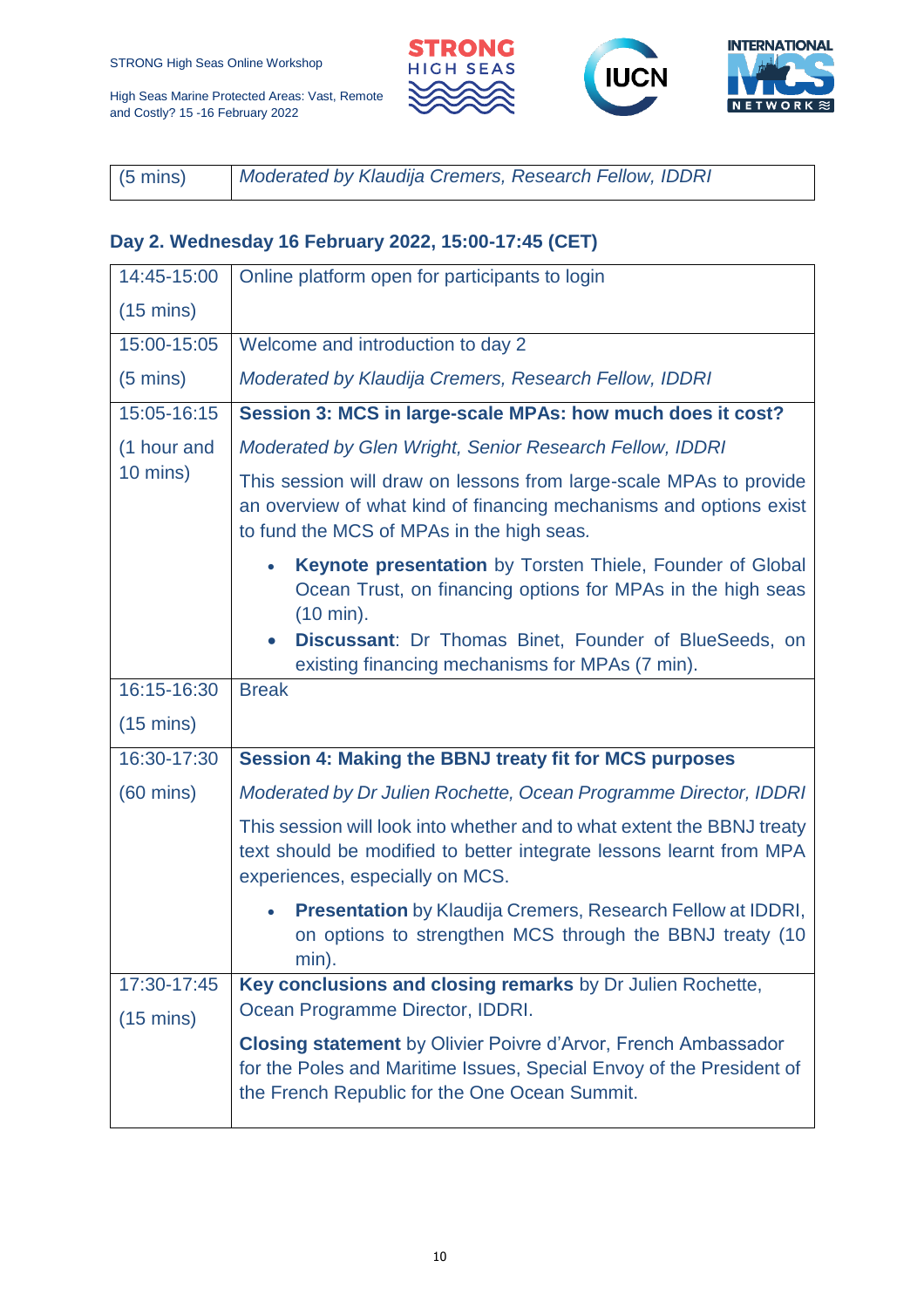





**Annex 3:** List of webinars and scientific reports relevant to the Southeast Pacific region published under the STRONG High Seas project to date

### **STRONG High Seas Reports**

- Cremers, K., Wright, G., Rochette, J., "Strengthening Monitoring, Control and Surveillance in Areas Beyond National Jurisdiction", STRONG High Seas Project, 2020, [https://www.prog](https://www.prog-ocean.org/wp-content/uploads/2020/01/Cremers-Wright-and-Rochette-2019.-Strengthening-Monitoring-Control-and-Surveillance-in-Areas-Beyond-National-Jurisdiction-1.pdf)[ocean.org/wp-content/uploads/2020/01/Cremers-Wright-and-Rochette-2019.-Strengthening-](https://www.prog-ocean.org/wp-content/uploads/2020/01/Cremers-Wright-and-Rochette-2019.-Strengthening-Monitoring-Control-and-Surveillance-in-Areas-Beyond-National-Jurisdiction-1.pdf)[Monitoring-Control-and-Surveillance-in-Areas-Beyond-National-Jurisdiction-1.pdf](https://www.prog-ocean.org/wp-content/uploads/2020/01/Cremers-Wright-and-Rochette-2019.-Strengthening-Monitoring-Control-and-Surveillance-in-Areas-Beyond-National-Jurisdiction-1.pdf)
	- o Version en français: [http://www.prog-ocean.org/wp](http://www.prog-ocean.org/wp-content/uploads/2021/12/Cremers-K.-et-al-Renforcer-le-SCS-dans-les-ZAJN.pdf)[content/uploads/2021/12/Cremers-K.-et-al-Renforcer-le-SCS-dans-les-ZAJN.pdf](http://www.prog-ocean.org/wp-content/uploads/2021/12/Cremers-K.-et-al-Renforcer-le-SCS-dans-les-ZAJN.pdf)
	- o Versión en español: [http://www.prog-ocean.org/wp](http://www.prog-ocean.org/wp-content/uploads/2021/12/Cremers-K.-et-al-Fortalecer-el-MCS-en-ABNJ.pdf)[content/uploads/2021/12/Cremers-K.-et-al-Fortalecer-el-MCS-en-ABNJ.pdf](http://www.prog-ocean.org/wp-content/uploads/2021/12/Cremers-K.-et-al-Fortalecer-el-MCS-en-ABNJ.pdf)
	- o Briefing for negotiators: [http://www.prog-ocean.org/wp](http://www.prog-ocean.org/wp-content/uploads/2020/12/Briefing-for-negotiators-on-Strengthening-MCS-through-the-BBNJ-treaty.pdf)[content/uploads/2020/12/Briefing-for-negotiators-on-Strengthening-MCS-through-the-](http://www.prog-ocean.org/wp-content/uploads/2020/12/Briefing-for-negotiators-on-Strengthening-MCS-through-the-BBNJ-treaty.pdf)[BBNJ-treaty.pdf](http://www.prog-ocean.org/wp-content/uploads/2020/12/Briefing-for-negotiators-on-Strengthening-MCS-through-the-BBNJ-treaty.pdf)
- Cremers, K., Wright, G., Rochette, J., "Options for Strengthening Monitoring, Control and Surveillance of Human Activities in the Southeast Pacific Region", STRONG High Seas Project, 2020, [https://www.prog-ocean.org/wp-content/uploads/2020/11/STRONG-HS-MCS-](https://www.prog-ocean.org/wp-content/uploads/2020/11/STRONG-HS-MCS-CPPS-Report-1.pdf)[CPPS-Report-1.pdf](https://www.prog-ocean.org/wp-content/uploads/2020/11/STRONG-HS-MCS-CPPS-Report-1.pdf)
	- o Versión en español: [https://www.prog-ocean.org/wp](https://www.prog-ocean.org/wp-content/uploads/2021/02/STRONG-HS-MCS-CPPS-Report_ES.pdf)[content/uploads/2021/02/STRONG-HS-MCS-CPPS-Report\\_ES.pdf](https://www.prog-ocean.org/wp-content/uploads/2021/02/STRONG-HS-MCS-CPPS-Report_ES.pdf)
- Cremers, K., Bouvet, M., Wright, G., Rochette, J., "Options for Strengthening Monitoring, Control and Surveillance of Human Activities in the Southeast Atlantic Region", STRONG High Seas Project, 2021, [https://www.prog-ocean.org/wp-content/uploads/2021/11/Cremers-](https://www.prog-ocean.org/wp-content/uploads/2021/11/Cremers-K.-Bouvet-M.-Wright-G.-Rochette-J-Options-for-Strengthening-MCS-of-Human-Activities-in-the-Southeast-Atlantic-region.pdf)[K.-Bouvet-M.-Wright-G.-Rochette-J-Options-for-Strengthening-MCS-of-Human-Activities-in](https://www.prog-ocean.org/wp-content/uploads/2021/11/Cremers-K.-Bouvet-M.-Wright-G.-Rochette-J-Options-for-Strengthening-MCS-of-Human-Activities-in-the-Southeast-Atlantic-region.pdf)[the-Southeast-Atlantic-region.pdf](https://www.prog-ocean.org/wp-content/uploads/2021/11/Cremers-K.-Bouvet-M.-Wright-G.-Rochette-J-Options-for-Strengthening-MCS-of-Human-Activities-in-the-Southeast-Atlantic-region.pdf)
	- o Version en français: [https://www.prog-ocean.org/wp](https://www.prog-ocean.org/wp-content/uploads/2021/12/202111-MCS-report-FR.pdf)[content/uploads/2021/12/202111-MCS-report-FR.pdf](https://www.prog-ocean.org/wp-content/uploads/2021/12/202111-MCS-report-FR.pdf)

#### **STRONG High Seas Fact Sheets**

• STRONG High Seas Project, Monitoring, control, and surveillance in areas beyond national jurisdiction, Fact Sheet, 2020, [https://www.prog-ocean.org/wp](https://www.prog-ocean.org/wp-content/uploads/2022/04/STRONG-High-Seas_FactSheet_MCS.pdf)[content/uploads/2022/04/STRONG-High-Seas\\_FactSheet\\_MCS.pdf](https://www.prog-ocean.org/wp-content/uploads/2022/04/STRONG-High-Seas_FactSheet_MCS.pdf)

### **STRONG High Seas Policy Briefs**

 Klaudija Cremers, Glen Wright, Julien Rochette, 'Keeping an Eye on the High Seas: Strengthening Monitoring, Control and Surveillance through a New Marine Biodiversity Treaty', STRONG High Seas Project, 2019, [https://www.prog-ocean.org/wp](https://www.prog-ocean.org/wp-content/uploads/2019/08/Cremers-et-al-2019-Keeping-an-Eye-on-the-High-Seas.pdf)[content/uploads/2019/08/Cremers-et-al-2019-Keeping-an-Eye-on-the-High-Seas.pdf](https://www.prog-ocean.org/wp-content/uploads/2019/08/Cremers-et-al-2019-Keeping-an-Eye-on-the-High-Seas.pdf)

### **STRONG High Seas Online Seminar**

- STRONG High Seas Online Seminar Strengthening Monitoring control and surveillance [through a High Seas Treaty](https://www.youtube.com/watch?v=3bBn8lJBlSU&feature=emb_title) (11/2020)
- STRONG High Seas Online Seminar (in Spanish) [Strengthening MCS in the Southeast Pacific](https://www.youtube.com/watch?v=8W5pcGdPOcQ&feature=emb_title) (11/2020)
- STRONG High Seas Online Seminar (in English) Towards a better management of Western [African marine resources](https://www.iddri.org/en/publications-and-events/conference/replay-towards-better-management-western-african-marine) (11/2021)